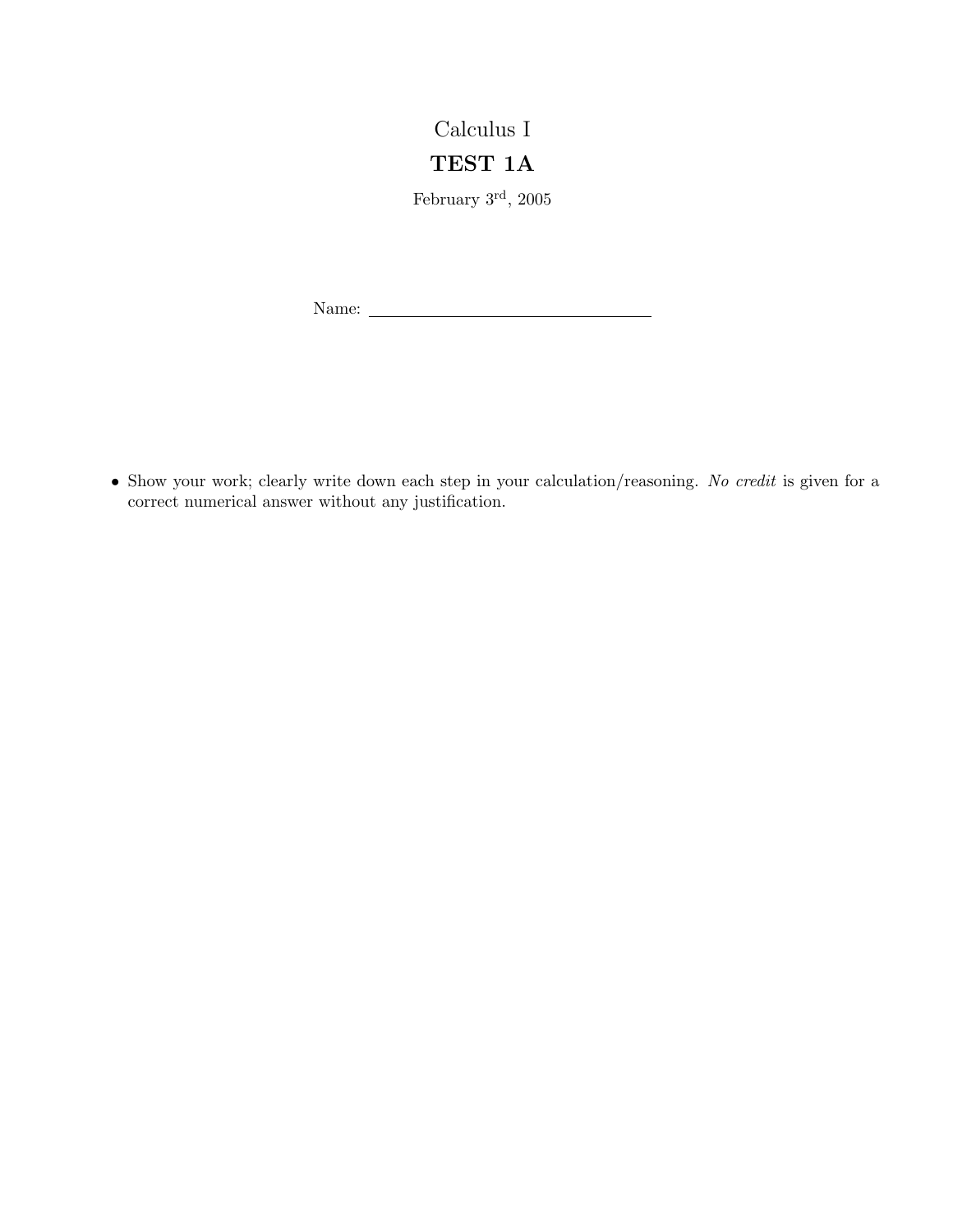- 1. (15pts) Evaluate the following limits.  $x^2+5x+6$
- (a) (5pts)  $\lim_{x \to -3}$ x+3

(b) (5pts) 
$$
\lim_{h \to 0} \frac{(x+h)^2 - x^2}{h}
$$

(c) (5pts) 
$$
\lim_{x \to \infty} \frac{2x^2 + 9 - 3x}{2 + x^2}
$$

2. (10pts) Evaluate the following limits. If limit is infinite or does not exist, say so. (a) (5pts)  $\lim_{x \to -2^+}$  $3+x^2$  $x+2$ 

(c) (5pts) 
$$
\lim_{x \to \infty} \sqrt{x^2 + 3x} - \sqrt{x^2 - x}
$$

3. (10pts) Sketch the graph of a function  $f$  that satisfies all of the following conditions:  $f'(5) = -1$ ,  $\lim_{x \to \infty} f(x) = 5$ ,  $\lim_{x \to -\infty} f(x) = -1$ ,  $\lim_{x \to 1^+} f(x) = -3$ ,  $\lim_{x \to 1^-} f(x) = 2$ ,  $f(1) = -1$ .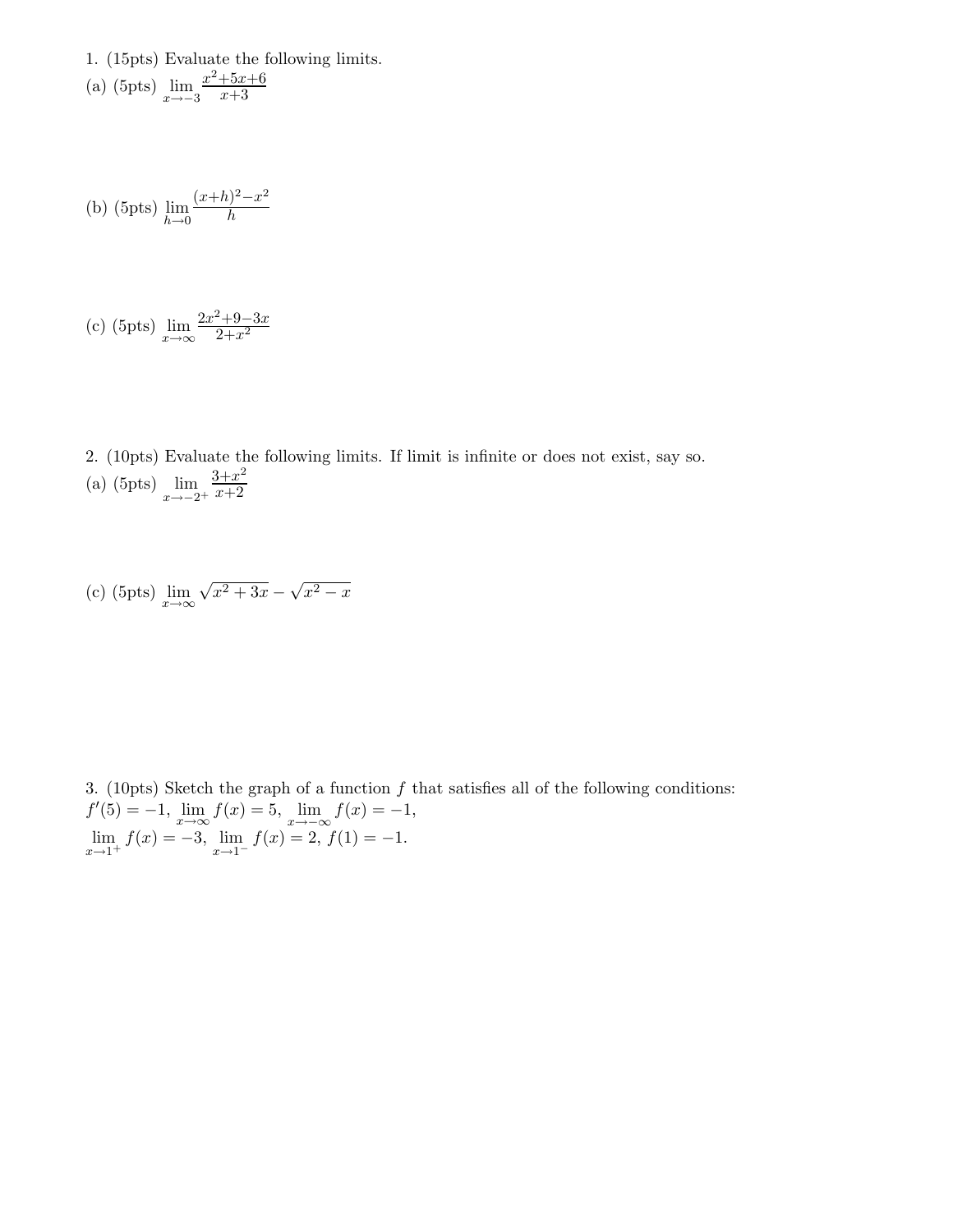4. (10pts) Let the function  $f(x)$  be given by

$$
f(x) = \begin{cases} -cx + 13 & \text{if } x \le 2\\ (x - c)^2 & \text{if } x > 2 \end{cases}
$$

Find the value(s) for c that make f continuous at  $x = 2$ .

- 5. (15pts) Consider the function  $f(x) = \frac{-x}{x+2}$ .
- (a) (8pts) Find  $f'(x)$  by using the definition of the derivative.

(b) (7pts) Find an equation for the tangent line to the graph of  $y = f(x) = \frac{-x}{x+2}$  at the point (-3,-3). (If you are unable to obtain the answer to part (a) you may use that  $f'(-3) = -2$ .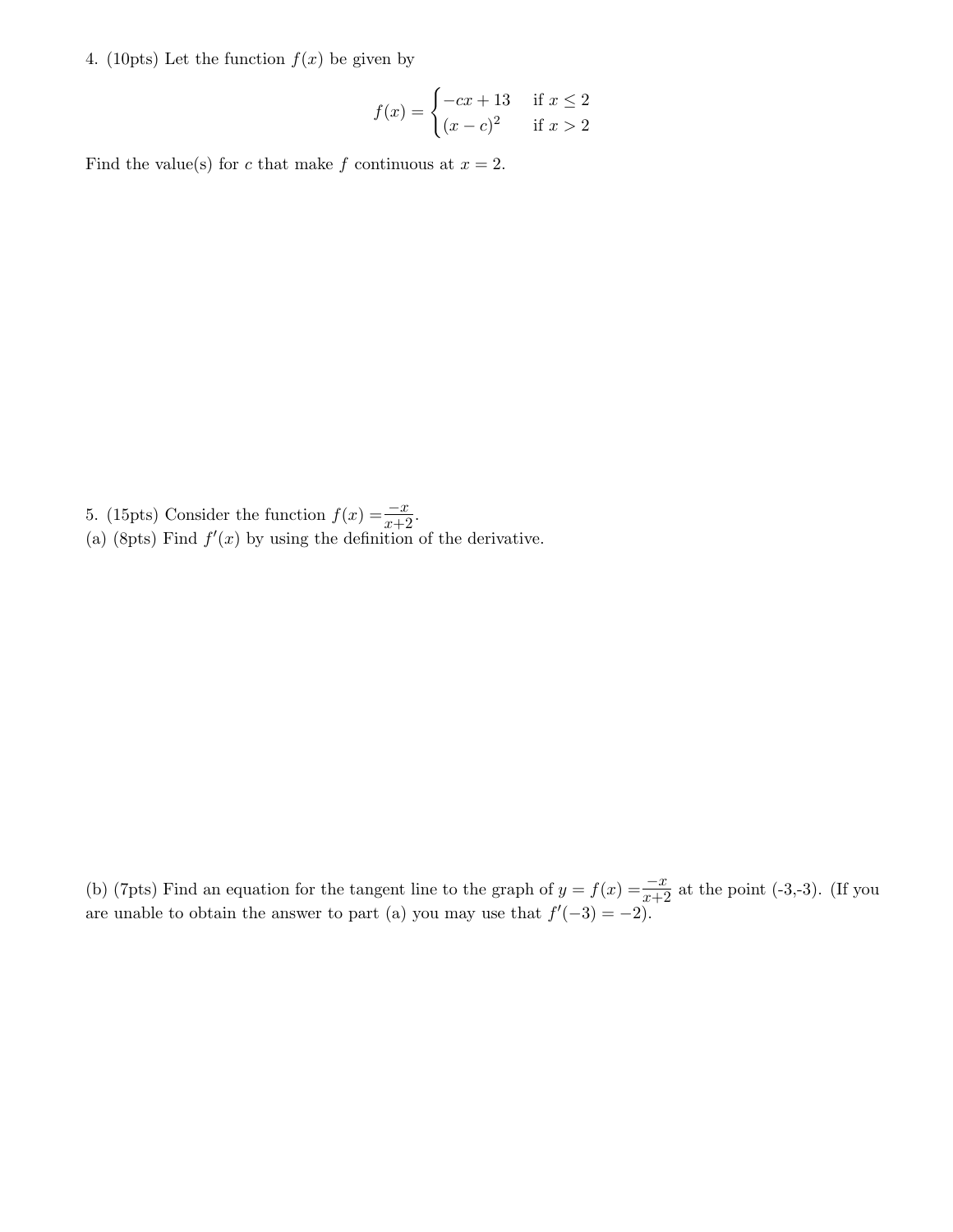6. (10pts) Prove that the equation  $x^5 - 3x + 10 = 0$  has a solution. State the name of the Theorem(s) you are using.

7. (12pts) A person stands on top of a building and throws a ball upward vertically. The height of the ball in meters above the ground after t seconds is given by  $s(t) = 40 + 10t - 5t^2$ . (a) (6pts) Using the definition of the derivative, find the velocity of the ball at time  $t$ .

(b) (3pts) At what time does the ball have a velocity of  $5 \text{ m/s}$ ?

(c) (3pts) When does the ball hit the ground? What is the velocity when the ball hits the ground?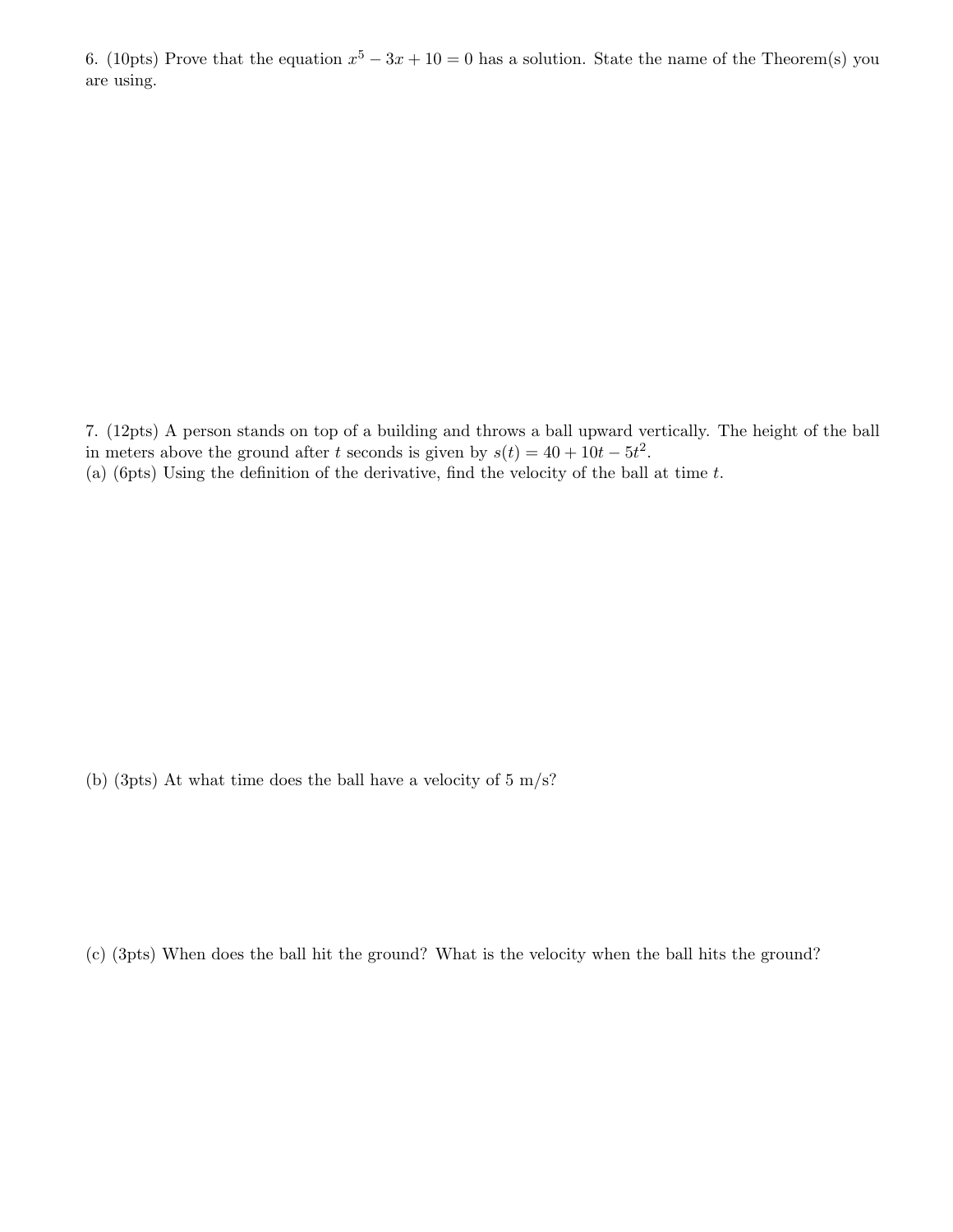8. (18pts) The graph of  $y = f'(x)$  is given below. Note that this is **not** the graph of  $y = f(x)$ .



(a) (3pts) On what intervals is  $f$  decreasing or increasing?

(b) (3pts) At what values of  $x$  does  $f$  have a local maximum or minimum?

(c) (3pts) Where is the graph of f concave upward or downward?